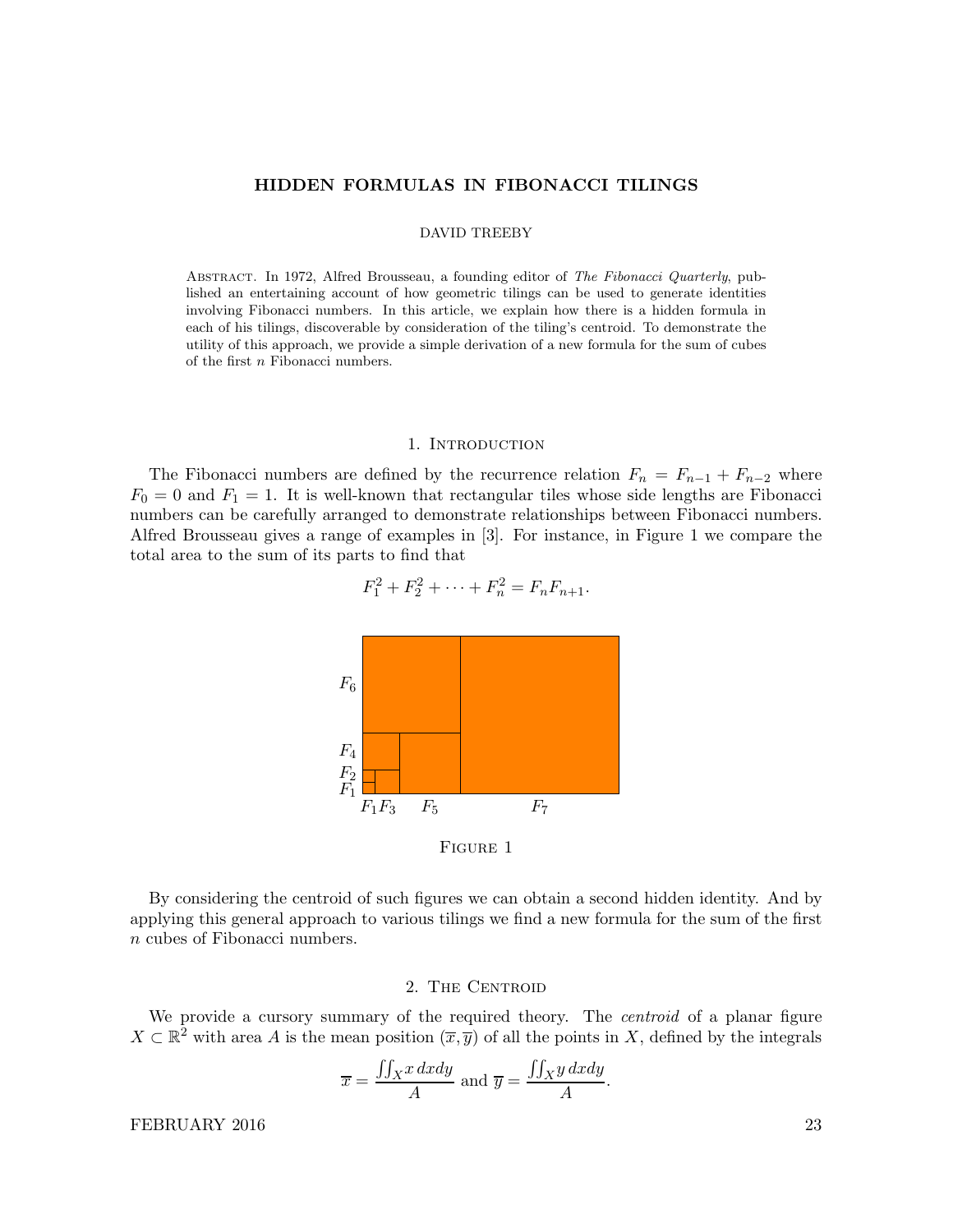If  $\{X_i\}$  is a partition of X then its centroid can be found by first finding the centroid  $(\overline{x}_i, \overline{y}_i)$ and area  $A_i$  of each part and then computing

$$
\overline{x} = \frac{\sum_{i} A_{i} \overline{x}_{i}}{A}
$$
 and  $\overline{y} = \frac{\sum_{i} A_{i} \overline{y}_{i}}{A}$ 

That is, the centroid of a figure is well behaved with respect to decomposition, in the sense that it can be found as a weighted average of its constituent parts. The proof follows at once from the definition of the centroid and the calculation,

$$
\overline{x} = \frac{\iint_{X} x \, dxdy}{A} = \frac{\sum_{i} \iint_{X_{i}} x \, dxdy}{A} = \frac{\sum_{i} A_{i} \overline{x}_{i}}{A}.
$$

In the work that follows, we will only be finding the x-component of the centroid. We will call this the x-mean. We outline how it will be employed in the subsequent section.

### 3. The Method

We have already seen how geometric diagrams can illustrate algebraic identities. Perhaps the simplest such example is a demonstration of the fact that for non-negative real numbers  $a, b$  and  $c,$ 

$$
c(a+b) = ca+cb.
$$
\n
$$
(3.1)
$$

.



FIGURE 2. This figure can demonstrate identities  $(3.1)$  and  $(3.2)$ .

It may be surprising that lurking in that same simple diagram one can also find that

$$
(a+b)^2 = a^2 + 2ab + b^2.
$$
\n(3.2)

To see this, we let  $c = 1$  and then construct perpendicular axes along the left and lower edges of the rectangle. As the rectangle is symmetric, its  $x$ -mean is located at

$$
\overline{x} = \frac{a+b}{2}.\tag{3.3}
$$

Now decompose the figure into two parts, as indicated on Figure 2. Here, and later, we let  $\overline{x}_i$  and  $A_i$  be the x-mean and area of the rectangle  $(i)$ , respectively. We can also locate the x-mean of the outer rectangle by taking a weighted average of these two parts. Since  $c = 1$ ,

$$
\overline{x} = \frac{\overline{x}_1 A_1 + \overline{x}_2 A_2}{A_1 + A_2} = \frac{\frac{a}{2}a + (a + \frac{b}{2})b}{(a + b)}.
$$
\n(3.4)

Equating  $(3.3)$  and  $(3.4)$  gives identity  $(3.1)$ . Likewise, Figure 3 below is ordinarily used to demonstrate the truth of (3.2). However, it can also be leveraged to demonstrate that

$$
(a+b)^3 = a^3 + 3a^2b + 3ab^2 + b^3.
$$
\n(3.5)

24 VOLUME 54, NUMBER 1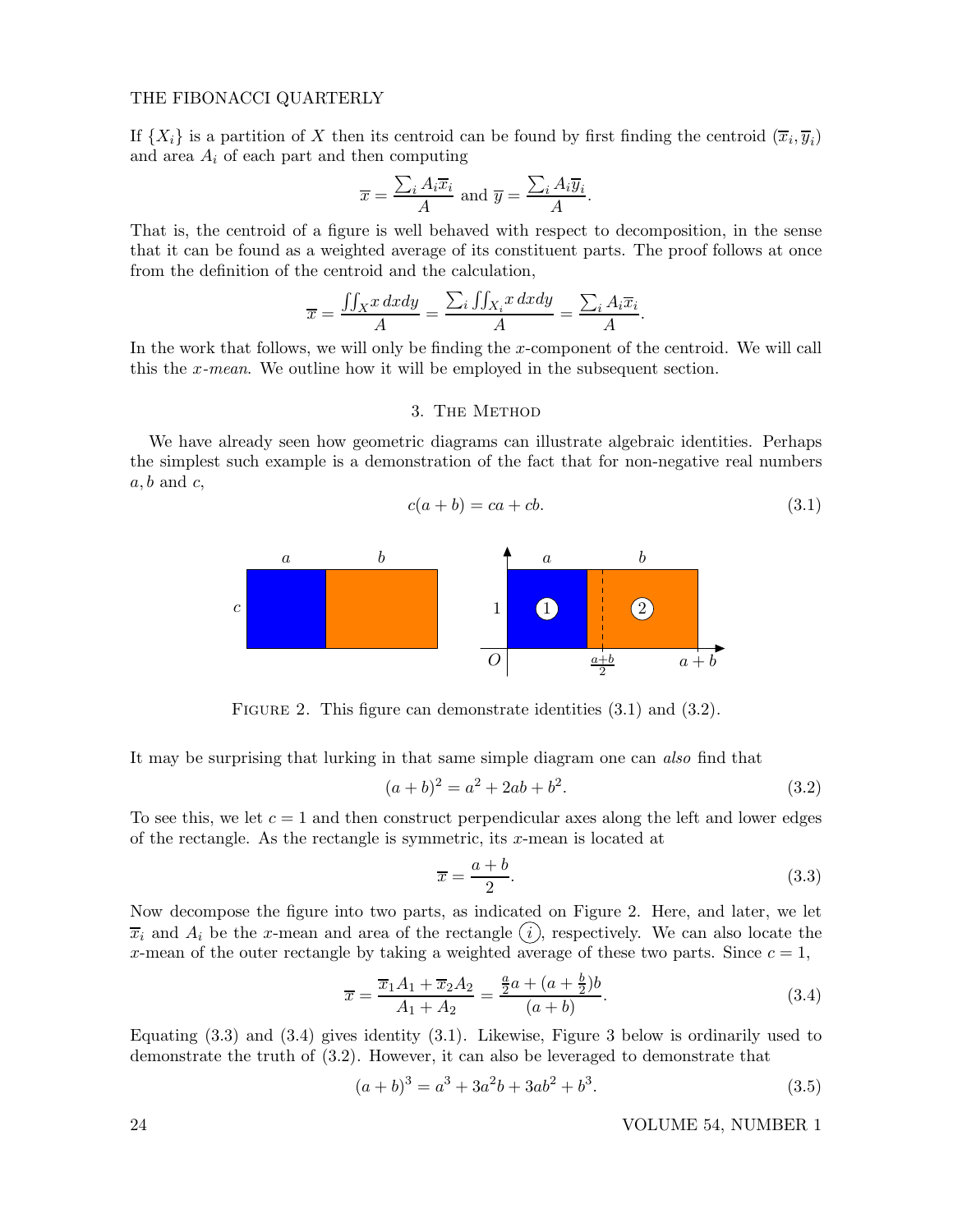# HIDDEN FORMULAS IN FIBONACCI TILINGS



FIGURE 3. The above picture demonstrates both identities  $(3.2)$  and  $(3.5)$ .

Once again, the x-mean is located at

$$
\overline{x} = \frac{a+b}{2} \tag{3.6}
$$

and alternatively,

$$
\overline{x} = \frac{\overline{x}_1 A_1 + \overline{x}_2 A_2 + \overline{x}_3 A_3 + \overline{x}_4 A_4}{A_1 + A_2 + A_3 + A_4} = \frac{\frac{a}{2}a^2 + (a + \frac{b}{2})ab + \frac{a}{2}ab + (a + \frac{b}{2})b^2}{(a + b)^2}.
$$
(3.7)

Equating  $(3.6)$  and  $(3.7)$  clearly gives identity  $(3.5)$ .

Of course, we don't give these examples because they are new or profound. However, they do indicate a novel way of generating identities from figures with vertical symmetry. The procedure is simple. Take any such figure and then

- (1) locate the x-mean along the line of symmetry then,
- $(2)$  locate the x-mean by dividing the figure into parts then,
- (3) equate the two results.

As rectangles whose side lengths are Fibonacci numbers can be carefully arranged into larger vertically symmetric rectangles, this procedure is particularly fruitful when applied to such figures. With scarce effort we will be able to establish geometrically, that

$$
\sum_{j=1}^{n} F_j F_{j+1} F_{j+2} = \frac{F_n^3 + F_{n+1}^3 + F_{n+2}^3 + F_{n-1} F_n F_{n+1} - 2}{4}.
$$
 (3.8)

We also obtain a new formula for the sum of cubes of the first  $n$  Fibonacci numbers. Notably, we make no appeal to the Binet formula, which features prominently in most works of this nature. In the work that follows, we will state results true for Fibonacci numbers. Some of our results generalize in obvious directions to other Fibonacci-like numbers. However our purpose is to illustrate a new technique, not exhaustively capture the full breadth of its consequences.

# 4. A Simple Fibonacci Tiling

To illustrate the ease and utility of this technique we begin with the simple Fibonacci tiling depicted in Figure 4 below.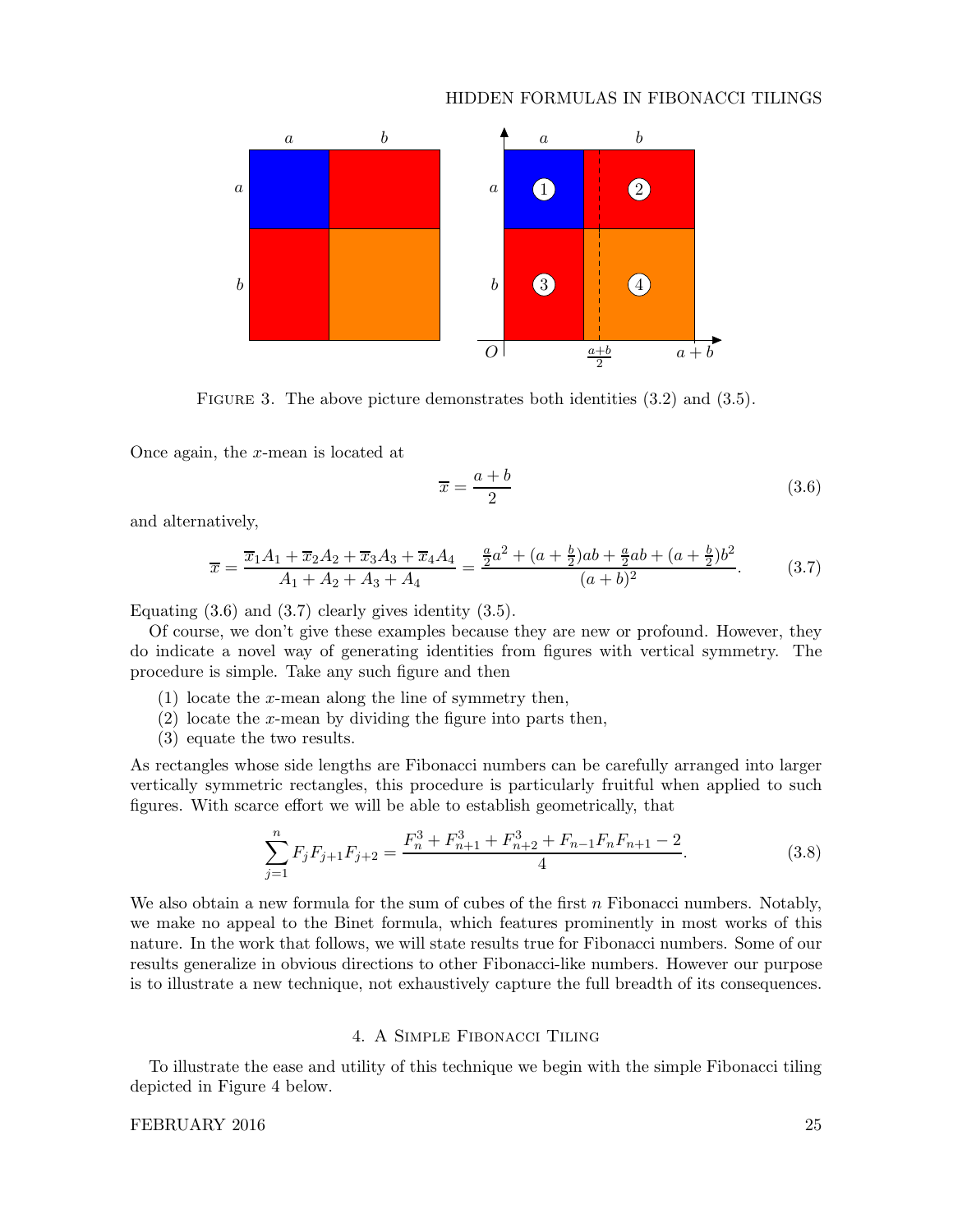

FIGURE 4. A simple Fibonacci tiling.

Superficially, the tiling demonstrates that  $F_{n+2}F_{n+1} = F_{n+1}^2 + F_nF_{n+1}$ . Consideration of the rectangle's  $x$ -mean reveals a further identity. First, the  $x$ -mean is located at

$$
\overline{x} = \frac{F_{n+1} + F_n}{2} = \frac{F_{n+2}}{2}.
$$
\n(4.1)

Now by considering a weighted average of its parts we also see that

$$
\overline{x} = \frac{\overline{x}_1 A_1 + \overline{x}_2 A_2}{A_1 + A_2}
$$
\n
$$
= \frac{\frac{F_{n+1}}{2} \cdot F_{n+1}^2 + (F_{n+1} + \frac{F_n}{2}) \cdot F_{n+1} F_n}{F_{n+1} (F_{n+1} + F_n)}
$$
\n
$$
= \frac{F_{n+1}^2 + (2F_{n+1} + F_n) \cdot F_n}{2F_{n+2}}
$$
\n
$$
= \frac{F_{n+1}^2 + F_{n+3} F_n}{2F_{n+2}}.
$$
\n(4.2)

Equating  $(4.1)$  and  $(4.2)$  gives the identity,

$$
F_{n+2}^2 - F_{n+1}^2 = F_n F_{n+3}.
$$
\n(4.3)

No doubt equation (4.3) is a trivial result, and algebraically obvious from the factorization of  $F_{n+2}^2 - F_{n+1}^2$ . Nonetheless, this example serves to demonstrate the technique that we will deploy in our subsequent work, where more complicated configurations of rectangles lead to more interesting results.

## 5. A Preliminary Result

However, before considering further tilings, we remind the reader of an elementary but remarkable result first observed by Block in [2]. We will call upon this formula in the following section. We provide the proof as it warrants a few subsequent remarks.

## Proposition 5.1.

$$
\sum_{j=1}^{n} F_j^2 F_{j+1} = \frac{1}{2} F_n F_{n+1} F_{n+2}.
$$
\n(5.1)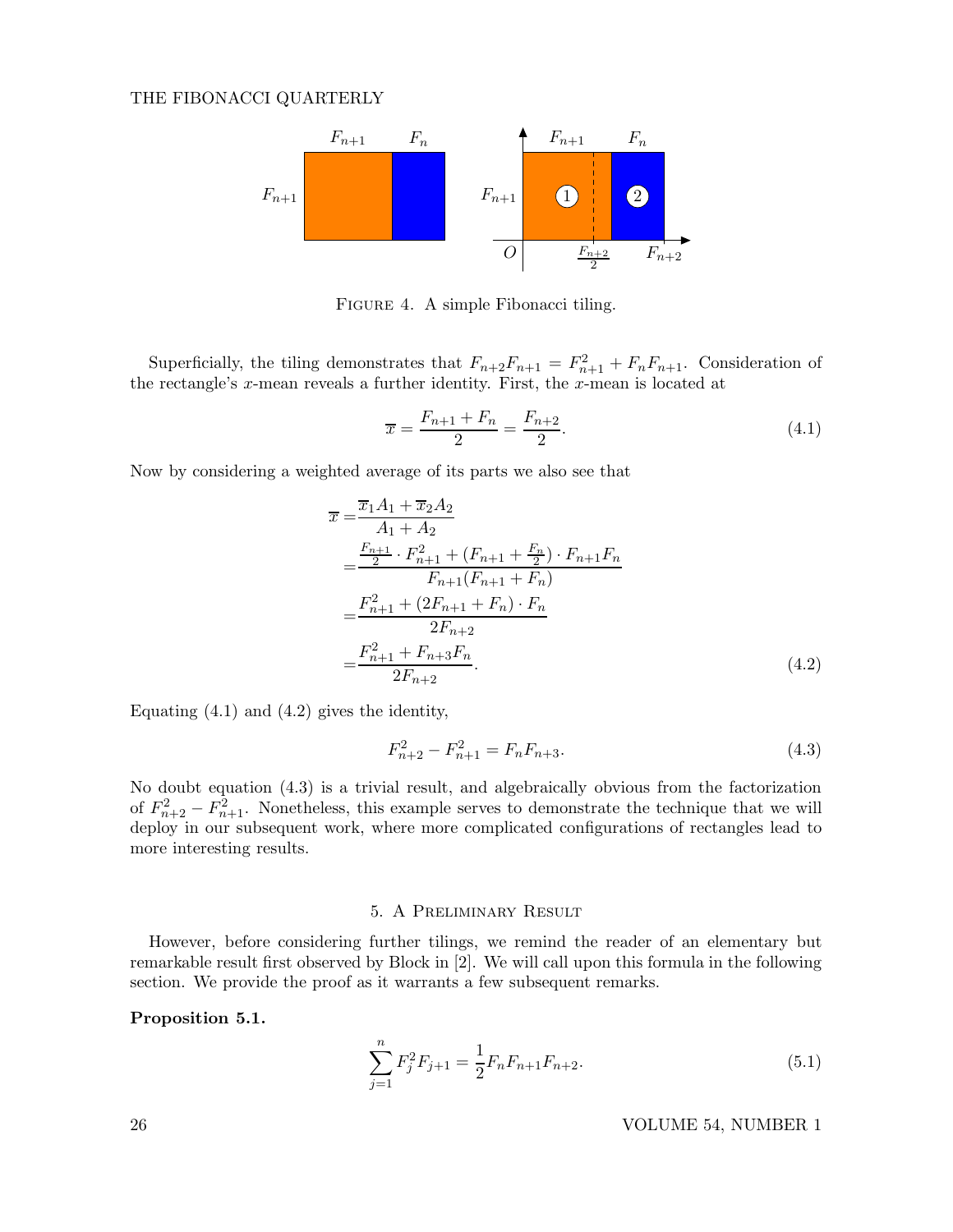Proof. This is a simple proof by induction. The base case is obvious, and for the inductive step,

$$
2\sum_{j=1}^{k+1} F_j^2 F_{j+1} = 2\sum_{j=1}^k F_j^2 F_{j+1} + 2F_{k+1}^2 F_{k+2}
$$
  
=  $F_k F_{k+1} F_{k+2} + 2F_{k+1}^2 F_{k+2}$   
=  $F_{k+1} F_{k+2} (F_k + 2F_{k+1})$   
=  $F_{k+1} F_{k+2} F_{k+3}$ .

 $\Box$ 

We note that Proposition 5.1 is as geometrically impressive as it algebraically impressive. For if we take two copies of each of the boxes with dimensions

$$
(F_1^2 \times F_2), (F_2^2 \times F_3), \dots, (F_n^2 \times F_{n+1})
$$

then these 2n boxes can be packed into a box of dimensions  $F_n \times F_{n+1} \times F_{n+2}$ . This fact is not implied by formula (5.1), but by the preceding calculation that demonstrates its truth. Indeed, assume that the first 2k boxes can be packed into a box of dimensions  $F_k \times F_{k+1} \times F_{k+2}$ . We take this box along with two boxes of dimensions  $F_{k+1}^2 \times F_{k+2}$  and pack them into a box with dimensions  $F_{k+1} \times F_{k+2} \times F_{k+3}$ . This is shown in Figure 5 below.



FIGURE 5. Packing the first  $2k$  boxes inductively.

#### 6. Sums of Products of Three Consecutive Fibonacci Numbers

Our second example considers Figure 6 below, depicted by Brousseau in [3]. It shows four rectangles with sides  $F_{n+1}$  and  $F_n$  arranged into the corners of a square of side length  $F_{n+2}$ . At the square's center is a smaller square of side length  $F_{n+1} - F_n = F_{n-1}$ . Brousseau notes that the diagram provides a one-glance demonstration of the identity

$$
F_{n+2}^2 = 4F_n F_{n+1} + F_{n-1}^2.
$$
\n(6.1)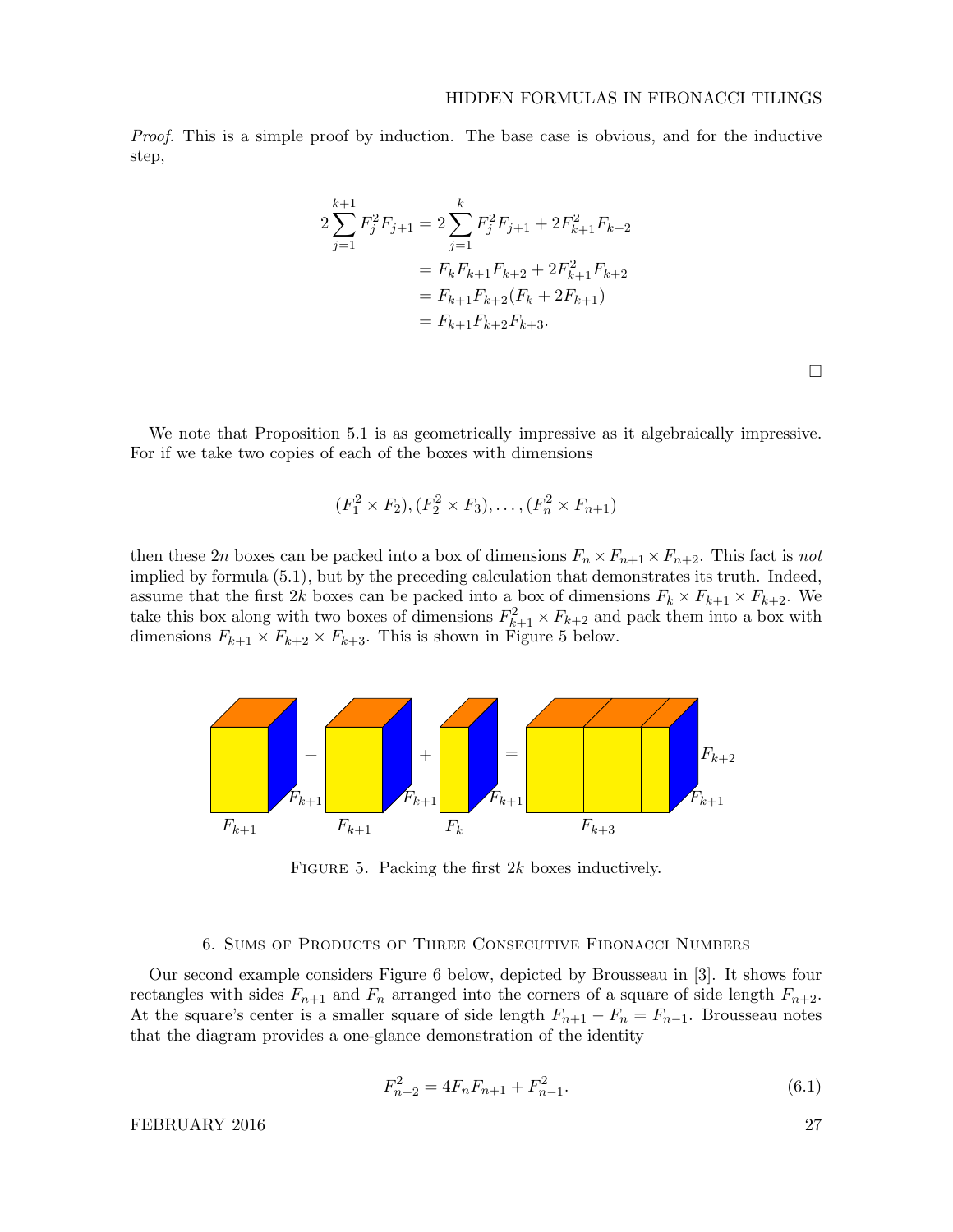

FIGURE 6. A spiral of tiles yields two formulas.

Before considering the x-mean, we first note that equation  $(6.1)$  and a telescoping sum can be used to find a formula for the sum of the products of two consecutive Fibonacci numbers,

$$
\sum_{j=1}^{n} F_j F_{j+1} = \frac{1}{4} \sum_{j=1}^{n} \left( F_{j+2}^2 - F_{j-1}^2 \right) = \frac{F_{n+2}^2 + F_{n+1}^2 + F_n^2 - 2}{4}.
$$

Surprisingly, the same diagram can be used to find a formula for the sum of products of three consecutive Fibonacci numbers. To this end, we first note that the x-mean is located at

$$
\overline{x} = \frac{F_{n+2}}{2}.\tag{6.2}
$$

As before, this can also be found by considering a weighted average of its parts. Foregoing the algebraic details, we can show that

$$
\overline{x} = \frac{\overline{x}_1 A_1 + \overline{x}_2 A_2 + \overline{x}_3 A_3 + \overline{x}_4 A_4 + \overline{x}_5 A_5}{A_1 + A_2 + A_3 + A_4 + A_5} = \frac{F_{n-1}^3 + 2F_{n-1}^2 F_n + 4F_n F_{n+1} F_{n+2}}{2F_{n+2}^2}.
$$
(6.3)

As before, we equate (6.2) and (6.3) to discover a far-from-obvious identity,

$$
2F_{n-1}^2 F_n + 4F_n F_{n+1} F_{n+2} = F_{n+2}^3 - F_{n-1}^3.
$$
\n(6.4)

Now with the aid of a telescoping sum we obtain,

$$
2\sum_{j=1}^{n} F_{j-1}^{2} F_{j} + 4\sum_{j=1}^{n} F_{j} F_{j+1} F_{j+2} = F_{n}^{3} + F_{n+1}^{3} + F_{n+2}^{3} - 2.
$$
 (6.5)

And finally, equations (6.5) and (5.1) together yield a delightful formula for the sum of products of three consecutive Fibonacci numbers.

# Proposition 6.1.

$$
\sum_{j=1}^{n} F_j F_{j+1} F_{j+2} = \frac{F_n^3 + F_{n+1}^3 + F_{n+2}^3 - F_{n-1} F_n F_{n+1} - 2}{4}.
$$
 (6.6)

Armed with this result, we find a formula for the sum of consecutive cubes.

28 VOLUME 54, NUMBER 1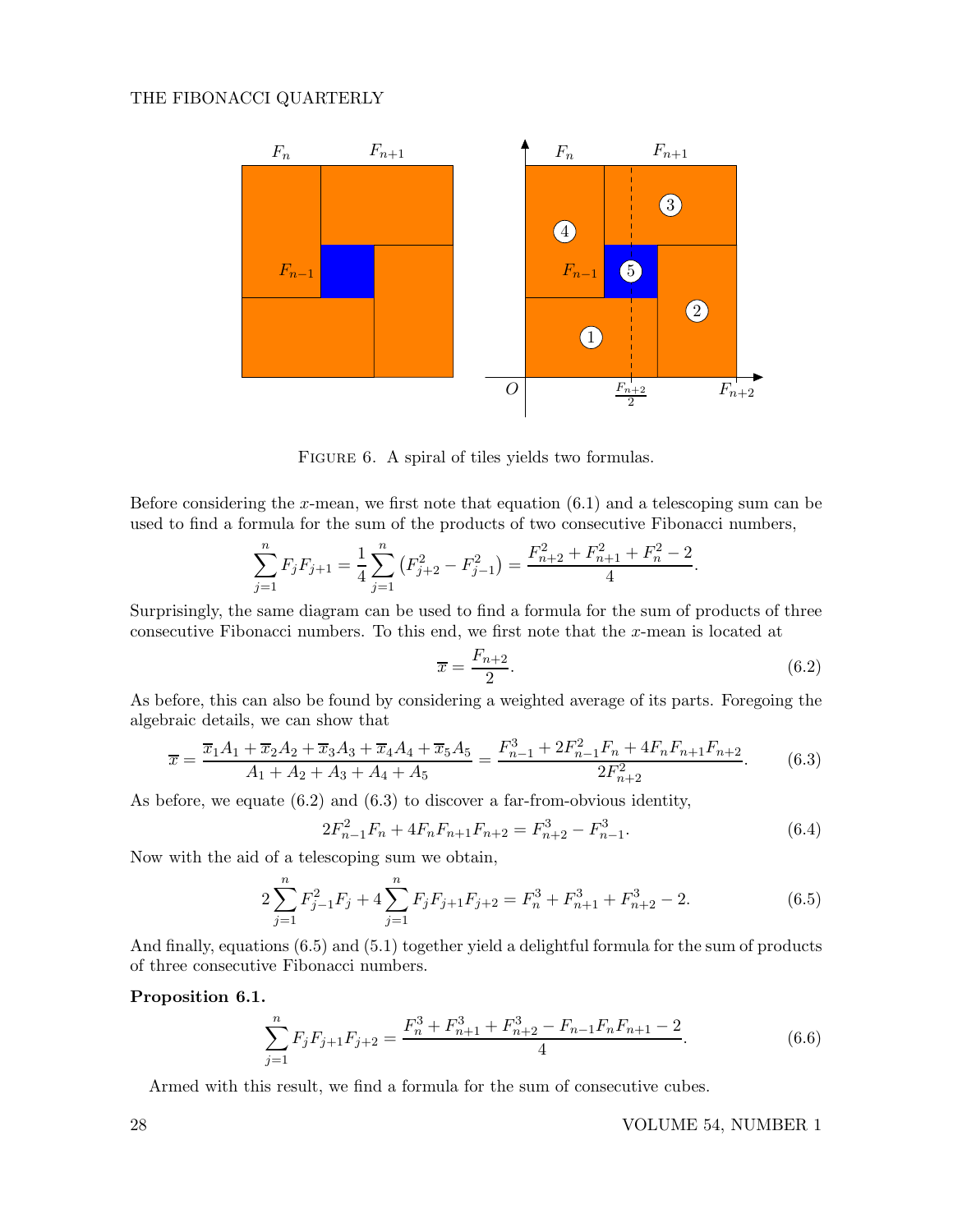# HIDDEN FORMULAS IN FIBONACCI TILINGS

# 7. Sums of Cubes of Consecutive Fibonacci Numbers

For this we now consider the tiling shown in Figure 7 below.



FIGURE 7. The above picture also demonstrates two identities.

The x-mean is located at

$$
\overline{x} = \frac{F_{n+2}}{2}.\tag{7.1}
$$

Considering a weighted average of its parts, a minor calculation shows that

$$
\overline{x} = \frac{\overline{x}_1 A_1 + \overline{x}_2 A_2 + \overline{x}_3 A_3 + \overline{x}_4 A_4}{A_1 + A_2 + A_3 + A_4} = \frac{F_n^3 + F_{n+1}^3 + 3F_n F_{n+1} F_{n+2}}{2F_{n+2}^2}.
$$
(7.2)

By equating (7.1) and (7.2) we've established that

$$
F_n^3 + 3F_n F_{n+1} F_{n+2} = F_{n+2}^3 - F_{n+1}^3. \tag{7.3}
$$

Using equation (7.3), it follows in the now customary fashion that

$$
\sum_{j=1}^{n} F_j^3 + 3 \sum_{j=1}^{n} F_j F_{j+1} F_{j+2} = \sum_{j=1}^{n} \left( F_{j+2}^3 - F_{j+1}^3 \right) = F_{n+2}^3 - 1. \tag{7.4}
$$

Finally, equations (7.4) and (6.6) together yield a closed formula for the sum of consecutive cubes of Fibonacci numbers,

$$
\sum_{j=1}^{n} F_j^3 = \frac{F_{n+2}^3 - 3F_{n+1}^3 - 3F_n^3 + 3F_{n-1}F_nF_{n+1} + 2}{4}.
$$
 (7.5)

A cleaner expression is obtained by substituting  $F_{n+2} = F_{n+1} + F_n$  and  $F_{n-1} = F_{n+1} - F_n$ into equation (7.5). We obtain the following result.

Proposition 7.1.

$$
\sum_{j=1}^{n} F_j^3 = \frac{3F_{n+1}^2 F_n - F_{n+1}^3 - F_n^3 + 1}{2}.
$$
\n(7.6)